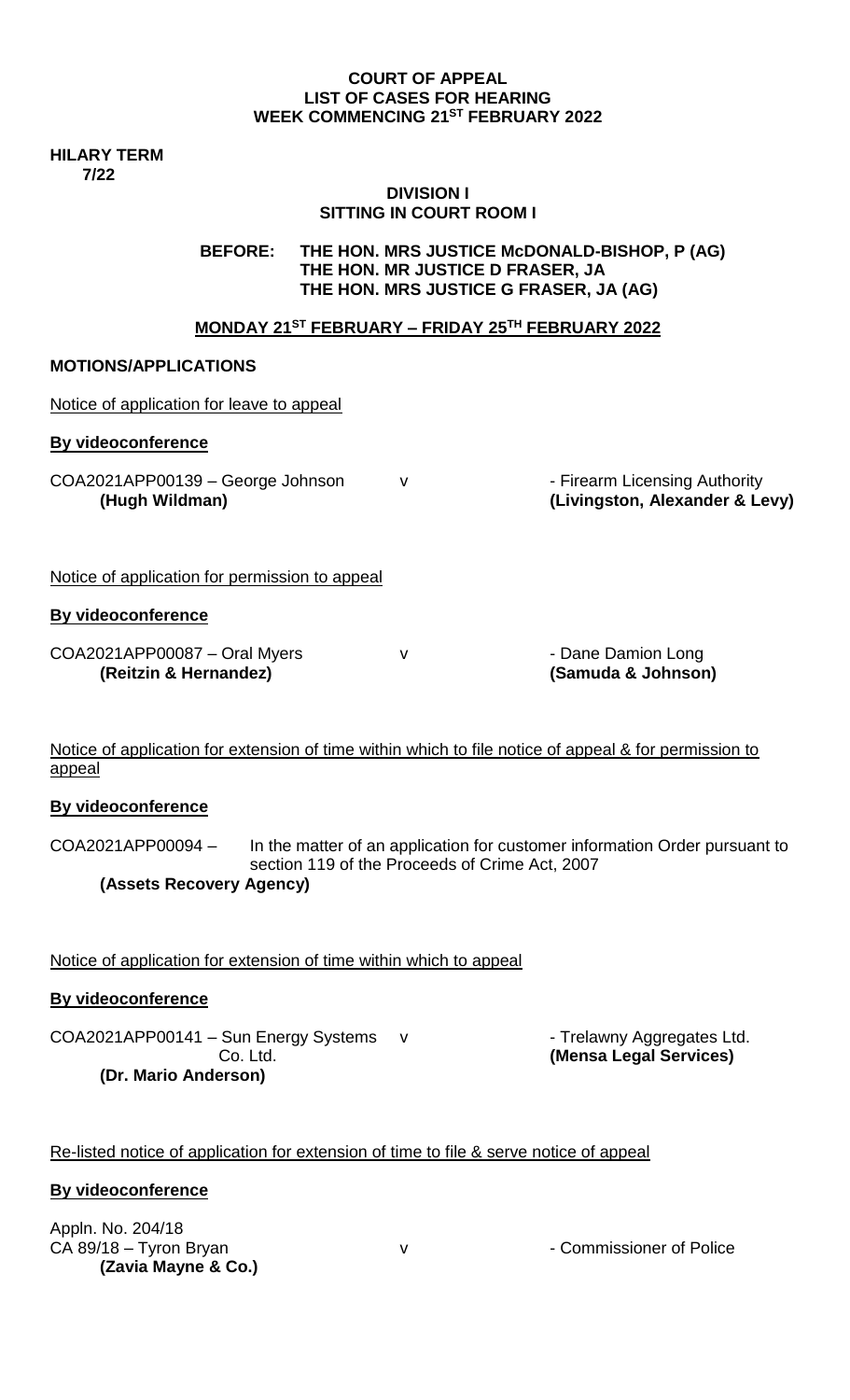Notice of application to strike out appeal & notice of application for extension of time to file submissions & chronology

#### **By videoconference**

COA2021APP00131 COA2022APP00016 COA2020CV00090 – Courtney George v - Kareen Johnson Shirley **(Vinette A Grant)** 

Shirley **(Curtis Daniel Cochrane)**

# **SUPREME COURT CRIMINAL**

Application for leave to appeal

#### **By videoconference**

| CA 41/14 - Roderick Brown | v R | - Murder |
|---------------------------|-----|----------|
| (Leroy Equiano)           |     |          |

#### **DIVISION II SITTING IN COURT ROOM 2**

### **BEFORE: THE HON. MISS JUSTICE STRAW, JA THE HON. MRS JUSTICE HARRIS, JA THE HON. MR JUSTICE BROWN, JA (AG)**

#### **MONDAY 21ST FEBRUARY – FRIDAY 25TH FEBRUARY 2022**

#### **MOTIONS/APPLICATIONS**

Notice of application to strike out appeal

#### **By videoconference**

| (Oswest Senior-Smith & Co.)       | (Albert S Morgan & Co.) |
|-----------------------------------|-------------------------|
| COA2019PCCV00019 - Herman Paisley | - Marilyn Brown         |
| COA2021APP00054                   |                         |

#### **SUPREME COURT CRIMINAL APPEALS**

## **By videoconferences**

| COA2019CR00085 - Tara Ball<br>(Keith Bishop)             | v R | - Illegal possession of firearm<br>- Robbery with aggravation |
|----------------------------------------------------------|-----|---------------------------------------------------------------|
| COA2019CR00086 - Marvin Alexander<br>(Karlene E Afflick) | v R | - Illegal possession of firearm<br>- Robbery with aggravation |
| COA2019CR00087 - Richard Scarlett<br>(Karlene E Afflick) | v R | - Illegal possession of firearm<br>- Robbery with aggravation |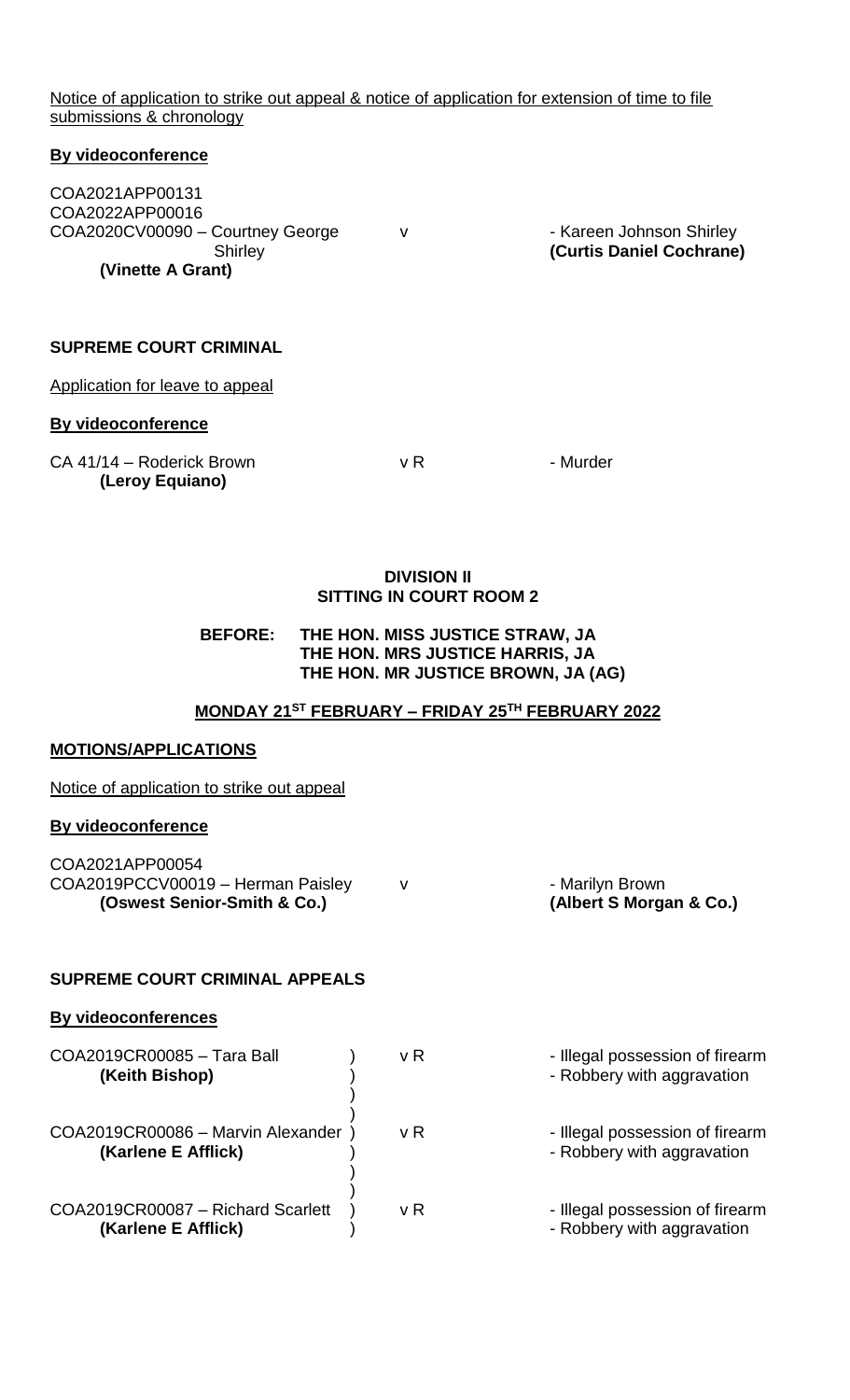### **SUPREME COURT CIVIL APPEAL**

#### **By videoconference**

COA2019CV00071 - Glen Norman Day v v - Lloyd Goldson - Marlene Day **(H.S. Dale & Co.) (Robertson, Smith, Ledgister & Co.)**

#### **CHAMBERS**

**BEFORE THE HONOURABLE MRS JUSTICE McDONALD-BISHOP, P (AG) ON TUESDAY 22ND FEBRUARY 2022.**

#### **Case management conferences**

#### **2:00 PM – by teleconference**

#### COA2020CV00078

- The Attorney General v v and Douglas - The Minister of National **Fig. 2018** - Nicholas Heath

- The Commissioner of Police **(Director of State Proceedings)** - Gavin Noble

#### **2:15 PM – By teleconference**

CA 40/05 – Leroy Johnson v v - Leonard C Aloi LFGJ General Contracting Co Ltd - Victor Markham Falcon Crest Ltd **(Carol Davis) (Raphael Codlin & Co)**

#### **Case management conference**

#### **2:30 PM – By teleconference**

#### COA2021CV00041

- Trudy-Ann Silent-Hyatt v v v - Rohan Marley **(Yualande Christopher & Associates)** - Jason Walters

Security<br>
The Commissioner of Police<br>
The Commissioner of Police<br>
The Courtney Thompson<br>
Courtney Thompson **(John Clarke)**

**(Samuda & Johnson)**

## **BEFORE THE HONOURABLE MISS JUSTICE STRAW, JA ON TUESDAY 22ND FEBRUARY 2022.**

# **Case management conference**

# **2:00 PM – By teleconference**

SCCA 1/04 - Beverley Hills Citizens Association v - Selective Homes Developments Ltd

- 
- Neville Blythe
- Pauline Bowla
- Lucien Rattray
- James Chisholm
- Salome Morrison
- Dr. Tony Jackson
- Carol Constantine Hinds
- Leopold Fong-Yee
- Earl Reid

# **(Rose Bennett-Cooper)**

**Benevolent Society** *CONDER (Nadine Lawson) CONDER (Nadine Lawson)*